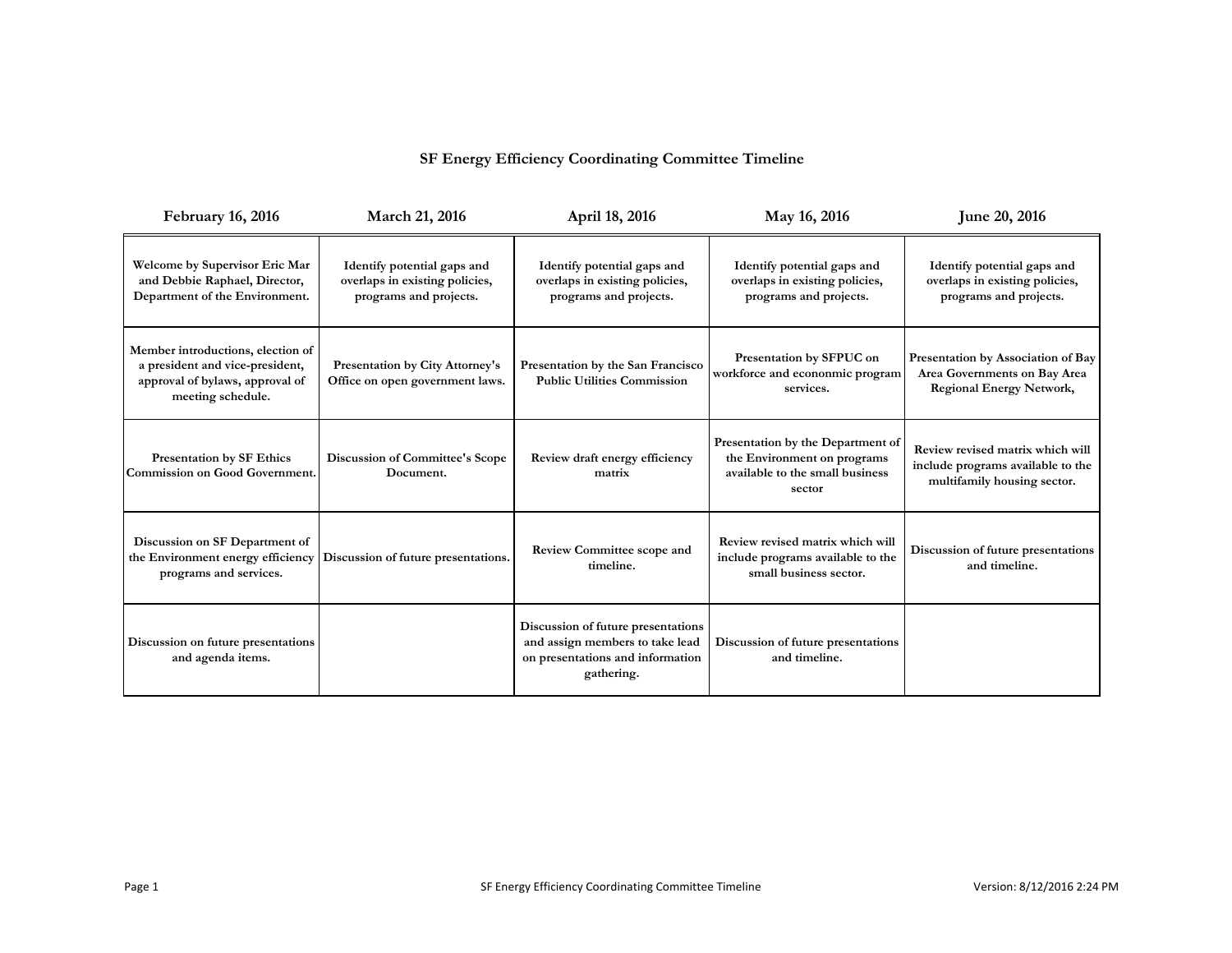## **SF Energy Efficiency Coordinating Committee Timeline**

| <b>July 18, 2016</b>                                                                                                                                                                                                                                                                        | <b>August 15, 2016</b>                                                                             | September 19, 2016                                                                                                                      | October 17, 2016                                                | <b>November 21, 2016</b>                                       |
|---------------------------------------------------------------------------------------------------------------------------------------------------------------------------------------------------------------------------------------------------------------------------------------------|----------------------------------------------------------------------------------------------------|-----------------------------------------------------------------------------------------------------------------------------------------|-----------------------------------------------------------------|----------------------------------------------------------------|
| Discuss recommendations and<br>policy standards on how SF should policy standards on how SF should<br>equitably spend energy efficiency<br>monies and align programs with<br>other utility and regional programs. other utility and regional programs. other utility and regional programs. | Discuss recommendations and<br>equitably spend energy efficiency<br>monies and align programs with | Discuss recommendations and<br>policy standards on how SF should<br>equitably spend energy efficiency<br>monies and align programs with | Discuss outline of report to the<br><b>Board of Supervisors</b> | Review outline of report to the<br><b>Board of Supervisors</b> |
| Presentation by SF Department of<br>the Environment on energy data<br>access.                                                                                                                                                                                                               | Presentation by CleanPowerSF.                                                                      | <b>INVITED: Presentation by San</b><br><b>Francisco Economic Opportunity</b><br>Council.                                                |                                                                 |                                                                |
| Presentation by Pacific Gas and<br>Electric Company.                                                                                                                                                                                                                                        | Review revised matrix of San<br>Francisco energy efficiency<br>programs.                           | Committee begins synthesizing<br>information it has received to date.                                                                   |                                                                 |                                                                |
| Review revised matrix of San<br>Francisco energy efficiency<br>programs.                                                                                                                                                                                                                    | Discussion of future presentations<br>and timeline.                                                |                                                                                                                                         |                                                                 |                                                                |
| Discussion of future presentations<br>and timeline.                                                                                                                                                                                                                                         |                                                                                                    |                                                                                                                                         |                                                                 |                                                                |